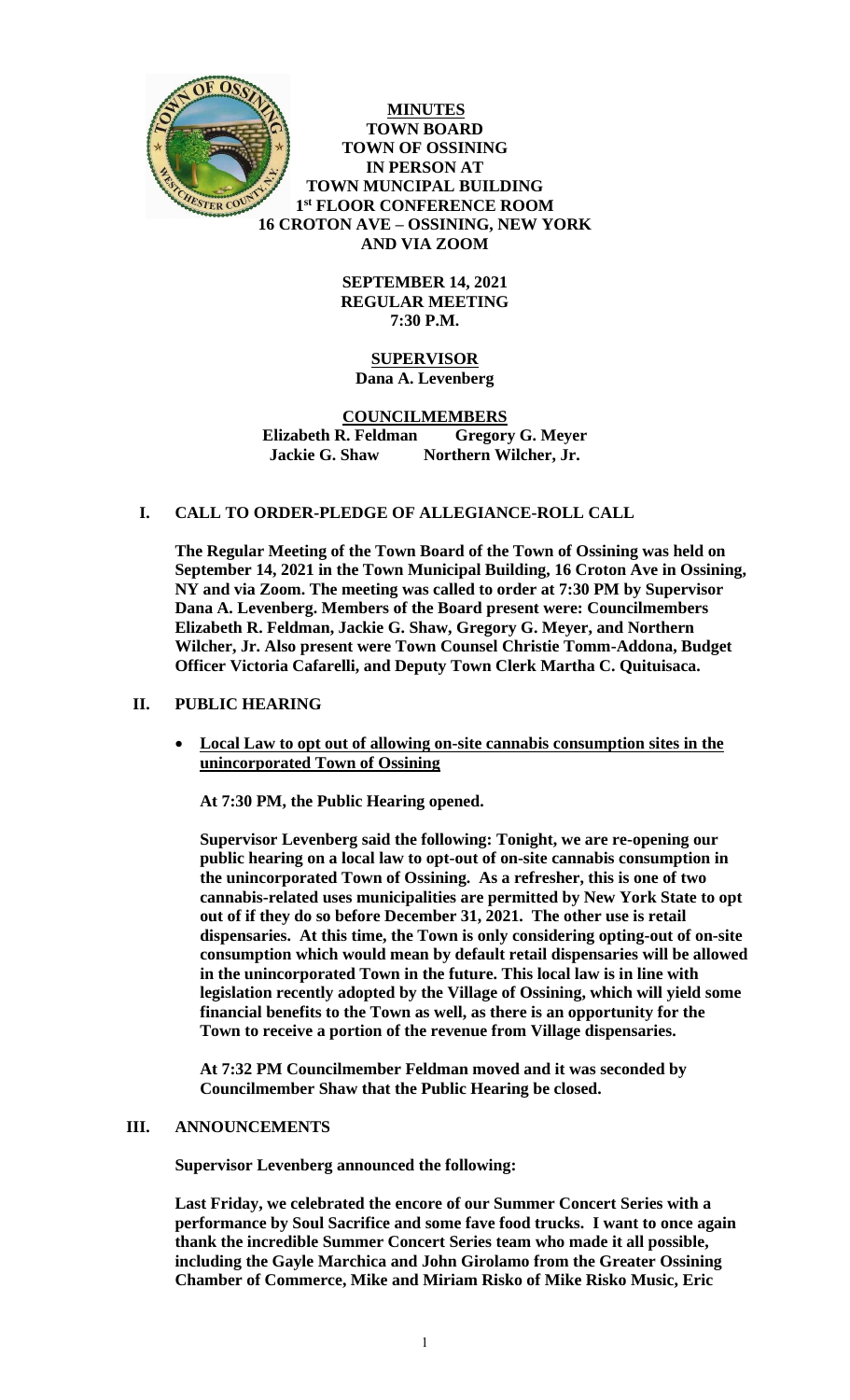**Gearity, Matt Curtin and the Sing Sing Kill Brewery team, Superintendent of Recreation Bill Garrison, Sound Engineer Keith Heilmann and his partner John, Parks Foreman Mario Velardo and his staff, Victoria Cafarelli from my office, the Town Board for supporting this wonderful community event, and of course, all of the amazing performers, brewers, and food trucks that brought their talents and tasty delights to share with all of us this summer. I think we can all agree Summer 2021 was a bit more of a rollercoaster than we expected, but thank you to this great team for sticking with us through all the twists and turns with an amazing series of events. Although we had to cancel the fireworks in September, mark your calendars now for Friday, July 1, 2022 for the – fingers crossed – official return of Ossining's annual Independence Day Fireworks! After two years of cancelling because of COVID, we can't wait to get back to normal.** 

**This morning, I was honored to participate in the ribbon cutting for a community solar canopy system at Maryknoll Fathers & Brothers. This system – which is the first in the Town of Ossining and the largest of its kind in Westchester County – will help offset Maryknoll's electricity bill as well as the electricity bills of 77 residences in Ossining who are Con Ed customers, including all of the 15 affordable housing properties owned and operated by IFCA Housing Network—which serves 220 of residents! Maryknoll is an incredible force for good in our community, and the world, and this latest addition is a great fit with their inspiring mission. Thank you to Maryknoll Superior General Father Raymond Finch for his leadership on this project, Ecogy Energy which is the company that developed the project, Green Spark, the installer, and Sustainable Westchester and NYSERDA for helping get these benefits to Ossining residents. Also, this project would not have been possible without the support of my Board colleagues and the Planning Board, as well as the hard work of Town staff, attorneys, and planners. As our first Tier 3 solar installation since we adopted the solar code, it is pretty exciting. Please do drive by and check out the system, it is super cool!** 

**Reminder: the first half of school taxes for the Ossining and Briarcliff School districts are due September 30. If you pay your taxes directly (as opposed to it being paid by a mortgage escrow account) please make sure to get your payment in on time. You can pay your taxes online (it is super easy!), by mail (just remember your envelope needs to have a postmark of September 30 to be considered timely), or in person at our offices at 16 Croton Avenue from 8:30am to 4:30pm. You can also drop your envelope with payment in the dedicated mail slot at the Ossining Post Office, which gets delivered to our offices the following day. Just don't forget to put a stamp on it! Also, please be wary of online bill pay from your bank because these payments are not postmarked and if they are not received in our office by the deadline, you will be assessed a penalty. Please instead consider paying your bill directly through our online payment feature on our website. If you have any questions, any questions at all, please call (914) 762-8790 to speak to Receiver Holly Perlowitz and her team, they are always happy to help and they always do so with a smile!**

**Mark your calendars for Wednesday, September 22 for Car Free Day. Take the pledge now to go car free or car light on International Car Free Day at 511nyrideshare.org. We are also looking for local businesses to participate in an effort to encourage community members to go Car Free. If you are a local business owner and are willing to provide a special offer – like a \$1 off a drink, entry into a raffle, etc. – for those who visit your business without using a singleoccupancy, gas-powered car on Car Free Day--please let us know! The Town is doing its part, as indicated in a resolution later in the agenda, by making electric car charging free at our EV charging stations at Engel, Ryder and Cedar Lane Parks. And make sure to take the pledge now on the 511NY Rideshare website. Green Ossining is assisting in this effort, as is the Ossining PTA, and more information is available at [www.greenossining.org.](http://www.greenossining.org/)**

## **IV. LIAISON REPORTS**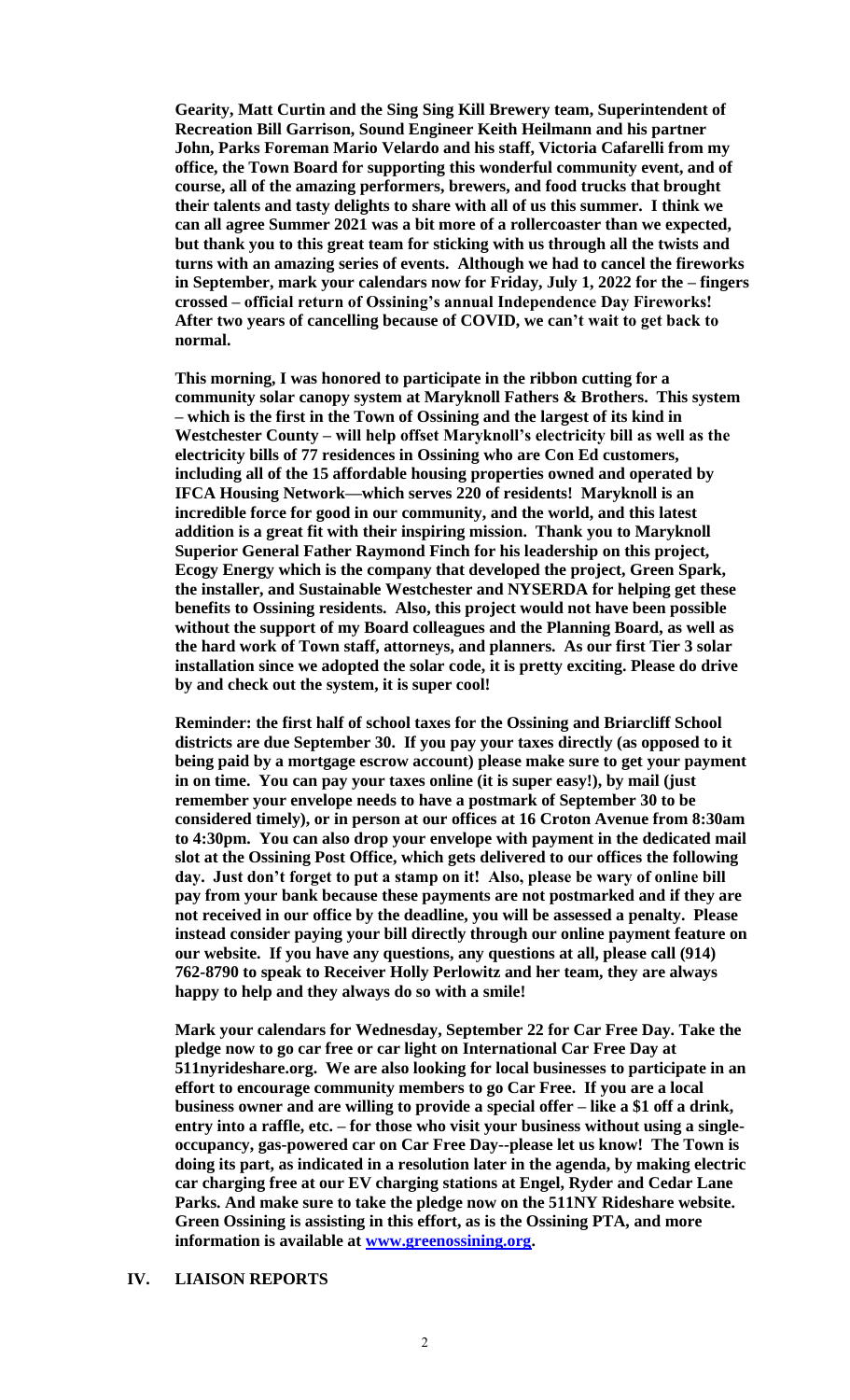## **V. PUBLIC COMMENT ON AGENDA ITEMS**

## **VI. BOARD RESOLUTIONS**

# **A. Approval of Minutes—Regular Meeting – August 24, 2021**

**Councilmember Wilcher moved and it was seconded by Councilmember Feldman that the following resolution be approved.** 

**Resolved, that the Town Board of the Town of Ossining hereby approves the August 24, 2021 minutes of the Regular Meeting as presented.**

**Motion: Carried**

#### **B. Approval of Minutes—Special Meeting – August 31, 2021**

**Councilmember Feldman moved and it was seconded by Councilmember Shaw that the following resolution be approved as amended.**

**Resolved, that the Town Board of the Town of Ossining hereby approves the August 31, 2021 minutes of the Special Meeting as presented.**

**Motion: Carried**

## **C. Approval of Voucher Detail Report**

**Councilmember Wilcher moved and it was seconded by Councilmember Shaw that the following resolution be approved.**

**Resolved, that the Town Board of the Town of Ossining hereby approves the Voucher Detail Report dated September 14, 2021 in the amount of \$852,457.36**

**Motion: Carried**

## **D. Resolution – Adopting Local Law #8 of 2021 – Opt Out of Allowing On-site Cannabis Consumption Sites in the Unincorporated Town of Ossining**

**Councilmember Shaw moved and it was seconded by Councilmember Feldman that the following resolution be approved.**

**WHEREAS, the on March 31, 2021 the State of New York enacted legislation known as the Marihuana Regulation and Taxation Act ("MRTA"), which, among other things, established a new Office of Cannabis Management for the regulation of cannabis, created a regulated and taxed cannabis industry in New York and provided for various social and economic justice initiatives related thereto; and**

**WHEREAS, while the MRTA preempted local regulations with respect to many aspects of cannabis sales and consumption, the MRTA did give local governments the ability to opt out of having cannabis retail dispensaries and/or on-site cannabis consumption establishments within the municipalities' respective borders by December 31, 2021; and**

**WHEREAS, if the local government does not opt out by December 31, 2021, they are precluded from doing so in the future; however, a local government that does opt out by December 31, 2021 has the discretion to determine to opt back in to have such establishments in the future; and**

**WHEREAS, after holding a Town Hall meeting and work sessions on this topic to receive and consider input from the public, the Town Board decided to**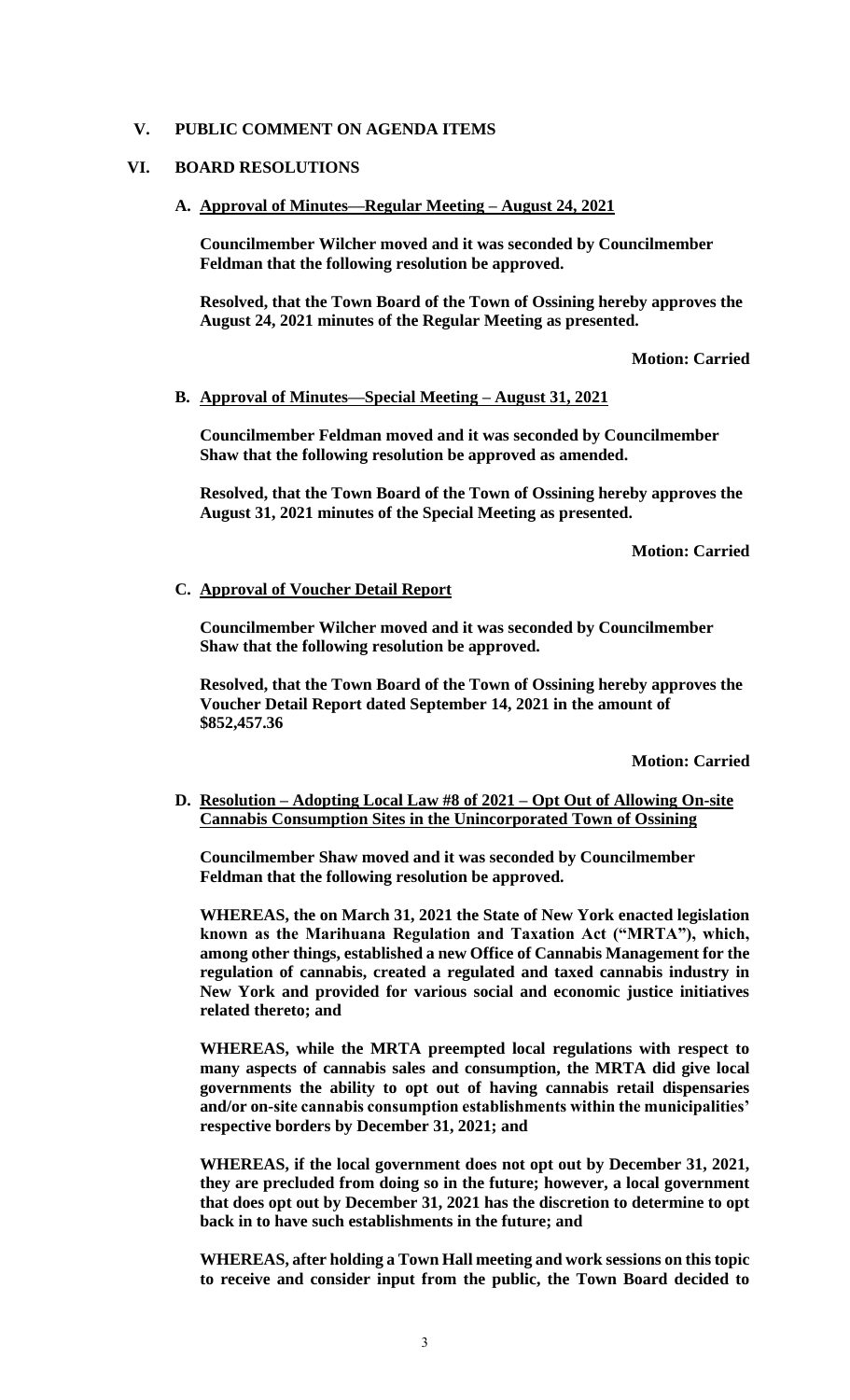**consider a local law to opt out of only on-site cannabis consumption establishments within the Unincorporated Town of Ossining; and**

**WHEREAS, as the only involved agency for this local law pursuant to the State Environmental Quality Review Act ("SEQRA"), the Town Board prepared a Short Environmental Assessment Form, Part 1; and**

**WHEREAS, the Town Board held a duly-noticed public hearing on this local law at its regular meetings on Tuesday, August 24, 2021 and Tuesday, September 14, 2021 in the first floor conference room at Town Hall, 16 Croton Avenue, Ossining, New York 10562 and via Zoom videoconferencing, and members of the public having the opportunity to attend and be heard in person or via videoconferencing, the public hearing was closed on September 14, 2021; and**

**WHEREAS, said local law has been on the desks of the members of the Town Board of the Town of Ossining for at least seven days, exclusive of Sunday, prior to the adoption of this resolution, and**

#### **NOW THEREFORE,**

**BE IT RESOLVED, the Town Board hereby adopts a Negative Declaration pursuant to SEQRA determining this action does not have the potential to have any significant adverse environmental impacts as the ability to opt out of allowing on-site cannabis consumption establishments was a right afforded to the Town Board by State law and this local law will maintain the status quo of not allowing on-site cannabis consumption establishments within the Town while the State implements its new licensing program and the Town can more definitively assess, based upon empirical evidence, the benefits and risks of allowing such establishments within the Town; and**

**BE IT FURTHER RESOLVED, the Town Board, after due deliberation, finds that it is in the best interest of the Town to adopt said local law, and the Town Board hereby adopts Local Law # 8 of 2021 entitled Opt Out of Allowing Onsite Cannabis Consumption Sites in the Unincorporated Town of Ossining; and** 

**BE IT FURTHER RESOLVED, pursuant to New York Cannabis Law § 131, this Local Law #8 of 2021 is subject to a permissive referendum and thus the local law may not be filed with the Secretary of State until the applicable time period has elapsed to file a petition or, if a valid petition has been filed, a referendum has been conducted approving this local law; and** 

**BE IT FURTHER RESOLVED, the Town Clerk is directed to post and publish a notice which shall set forth the date of the adoption of this resolution and contain an abstract of this resolution concisely stating the purpose and effect thereof and specify that this resolution was adopted subject to a permissive referendum.**

**Supervisor Levenberg said the following: Thank you to the members of the public that participated in our public hearings and meetings on this topic. We are hopeful this will help facilitate sound development of this new use in our Town, and we look forward to continuing these discussions as we evaluate zoning regulations on retail dispensaries.** 

> **Motion: Carried Ayes: Feldman, Wilcher, Shaw, & Levenberg Nay: Meyer**

**E. Resolution – Holding meetings of the board of the Town of Ossining via videoconferencing through January 15, 2022**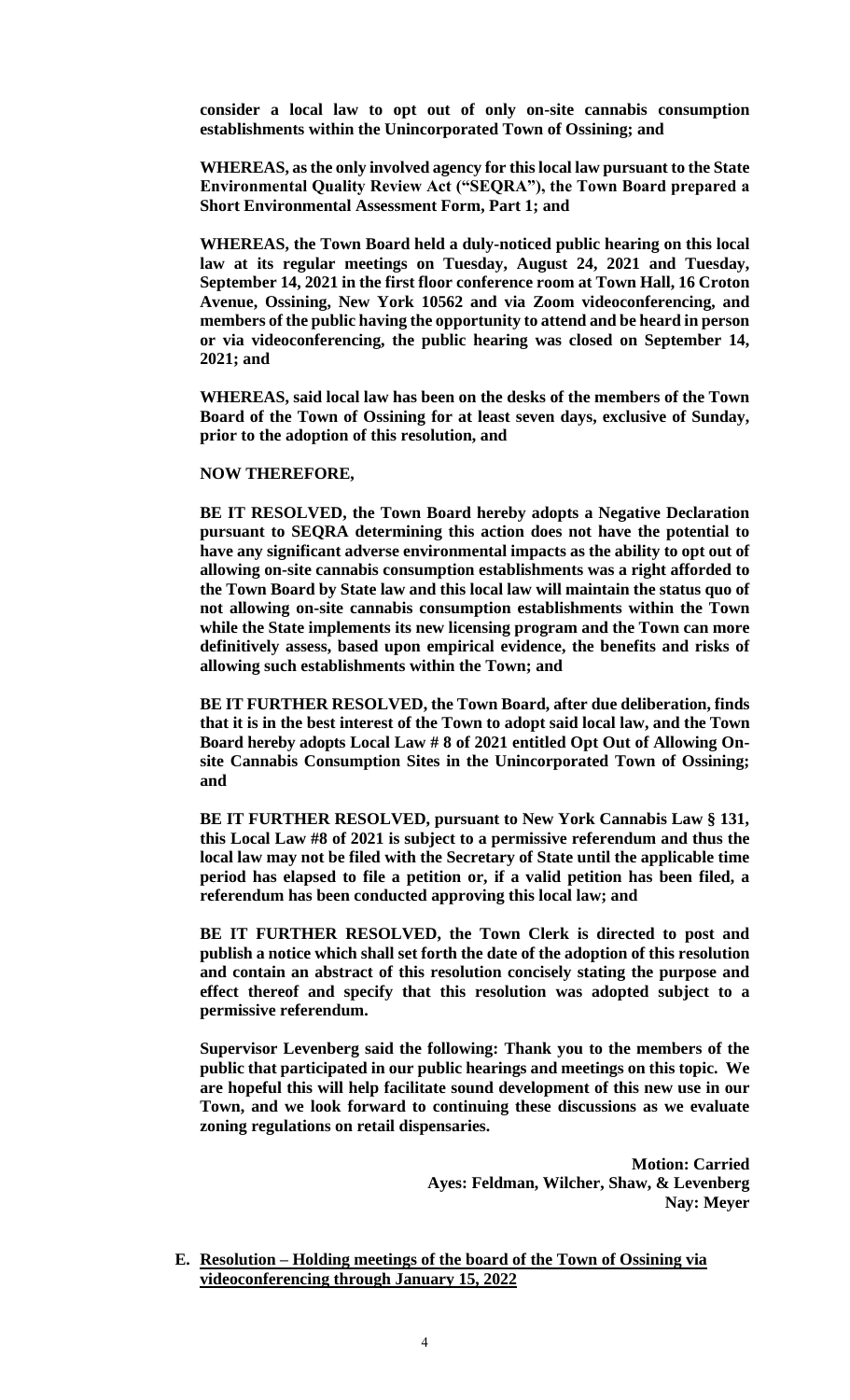**Councilmember Shaw moved and it was seconded by Councilmember Wilcher that the following resolution be approved.** 

**WHEREAS, in furtherance of the State of Emergency issued on March 7, 2020 related to the COVID-19 pandemic, the Governor issued Executive Orders 202.1 and 202.15 that allowed municipal boards to hold meetings and public hearings remotely via videoconferencing or teleconferencing; and**

**WHEREAS, in furtherance of these Executive Orders, the boards of the Town of Ossining held their meetings via Zoom videoconferencing until June 2021 when the State of Emergency, and the corresponding authority to holding meetings via videoconferencing, expired; and**

**WHEREAS, on September 2, 2021, the State enacted legislation that allow municipal boards to continue holding meetings remotely via videoconferencing or teleconferencing until January 15, 2022; and**

**WHEREAS, in light of the prevalence and contagiousness of the COVID-19 Delta variant, as well as the convenience afforded to members of the public, the Town Board believes it is in the best interest of the health, safety and welfare of the Town, its officers, employees and constituents to resume holding board meetings via Zoom videoconferencing; and**

#### **NOW THEREFORE,**

**BE IT RESOLVED, until January 15, 2022, the meetings of the Town of Ossining Town Board, Planning Board, Architectural Review Board and Zoning Board of Appeals shall be held via Zoom videoconferencing, which meetings the public shall have the ability to view and the meetings shall be recorded and later transcribed; and**

**BE IT FURTHER RESOLVED, the Town Clerk, the Town Planning Board and Zoning Board Secretary, and any other appropriate staff and personnel, are hereby directed to notice these meetings as required by law; and**

**BE IT FURTHER RESOLVED, the Town Board will revisit this matter at its January 11, 2022 legislative session.**

**Supervisor Levenberg said the following: Thank you to the NYS Legislature for allowing municipal boards to consider moving back to all remote meetings. The pandemic is certainly not over, and we feel moving to remote meetings while they are allowed under this new law is the right move for the Town. So we will see you only on Zoom next week!**

**Motion: Carried**

### **F. Policy Regarding COVID-19 Vaccinations and Testing for Non-Union Employees**

**Councilmember Wilcher moved and it was seconded by Councilmember Shaw that the following resolution be approved.**

**WHEREAS, on March 7, 2020, the Governor of the State of New York issued an Executive order declaring a state of emergency for the entire State related to cases and community contact transmission of the Novel Coronavirus ("Covid-19") occurring throughout New York State; and** 

**WHEREAS, the State of New York, the residents of Westchester County, and the Ossining community continue to be impacted by the Covid-19 pandemic; and**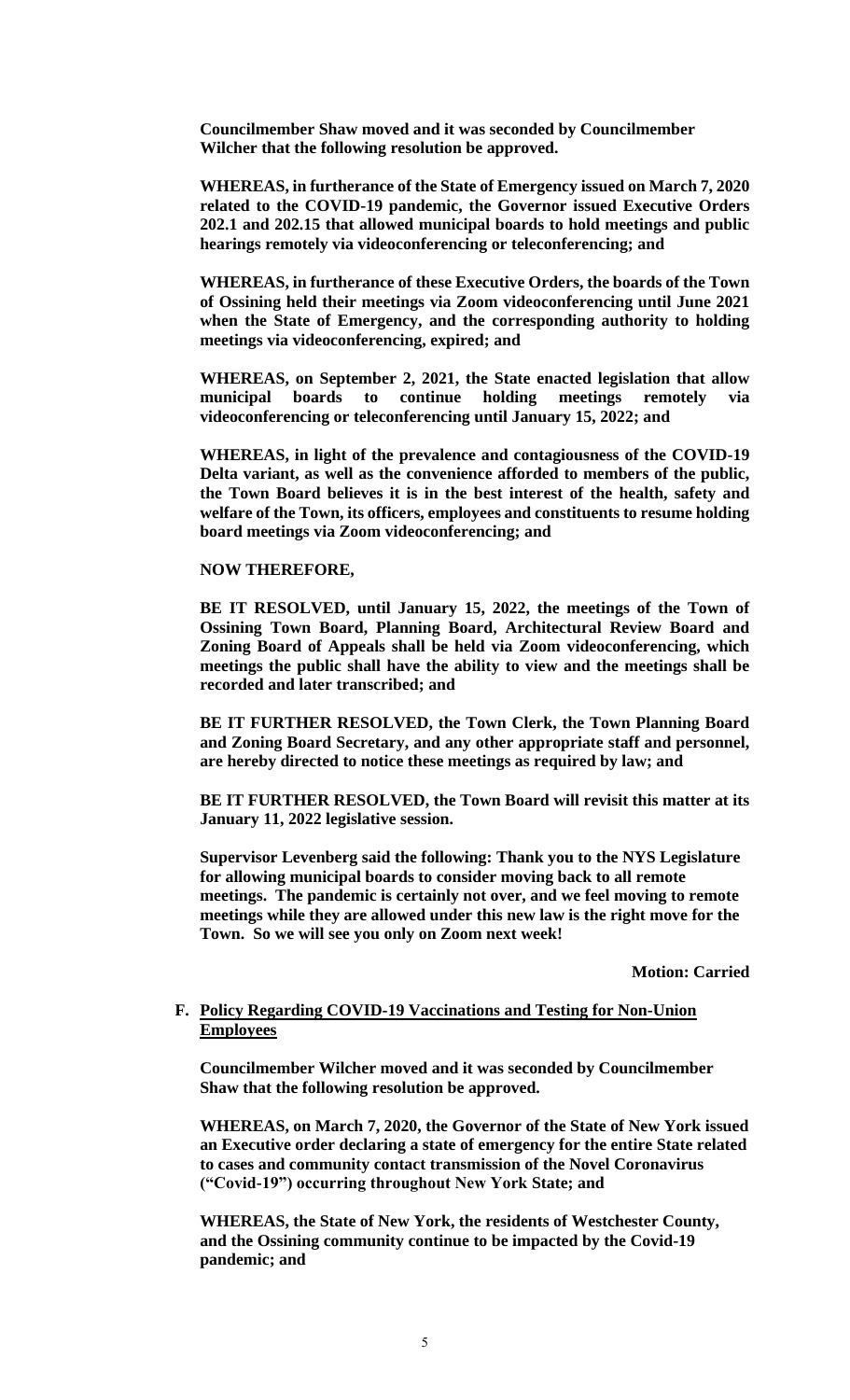**WHEREAS, the Center for Disease Control ("CDC") recently issued guidance that strongly recommends the continued use of multi-layered safety protocols to enable individuals to be as safe as possible while at work, a significant component of which should be a requirement that all Town employees either be vaccinated or be tested for Covid-19 on a regular basis; and** 

**WHEREAS, in response to the rapid spread of the Covid-19 Delta variant, on July 28, 2021, the Governor announced that effective Labor Day, all employees of the State of New York must be vaccinated or be tested on a regular basis; and**

**WHEREAS, the Governor has strongly encouraged all employers, and local government and school districts in particular, to require that all public employees either be vaccinated or be tested on a regular basis; and**

**WHEREAS, if employees of the Town have not voluntarily elected to be vaccinated, regular Covid-19 testing of such unvaccinated individuals is an essential component of the multi-layered safety protocols that will be put in place to help ensure the health and safety of all Town personnel and residents with whom they may come in contact;**

**NOW THEREFORE, IT IS HEREBY RESOLVED, that the Policy annexed hereto as Exhibit A is hereby adopted by the Town Board as the Town's Covid-19 Vaccination and Testing Policy; and it is further**

**RESOLVED, that such Policy shall apply to elected officials and officers/employees appointed by the Town Board who are not otherwise covered by the terms of any collective bargaining agreement; and it is further**

**RESOLVED, that the proper officers of the Town are authorized to take any further action and execute and deliver any agreements, instruments and documents, in the name of the Town, as in their judgment shall be necessary, proper or advisable in order to carry out the intent and accomplish the purposes of the resolutions adopted hereby.**

**The foregoing resolutions shall take effect September 13, 2021**

### **EXHIBIT A**

### **TOWN OF OSSINING**

**COVID-19 VACCINATION AND TESTING POLICY**

- **1. Effective September 13, 2021, employees who have not submitted proof of a completed vaccination regimen for Covid-19 (see paragraphs 8 and 9,** *infra***), shall be subject to periodic testing for Covid-19 as set forth herein.**
- **2. The frequency with which Covid-19 testing shall be undertaken for individuals who have not submitted proof of a completed Covid-19 vaccination regimen shall be determined by the Town, and may periodically be changed at the sole discretion of the Town Supervisor on five (5) business days' written notice to the affected individuals. Initially, beginning in September 2021, such testing shall occur on a weekly basis.**
- **3. The type of test to be utilized for Covid-19 testing shall be determined by the Town and may periodically be changed in the sole discretion of the Town Supervisor on five (5) business days' written notice to the affected individuals, provided however, that the type of test to be utilized shall be limited to those tests that have been approved by the FDA for such purpose. Initially, beginning in September 2021, the test to be utilized will be a nasal swab test.**
- **4. The Town shall provide Covid-19 tests required pursuant to this Policy at the sole expense of the Town. Individuals shall not bear any expense related to the provision of the test kits to be utilized and/or the lab analysis of the specimens collected.**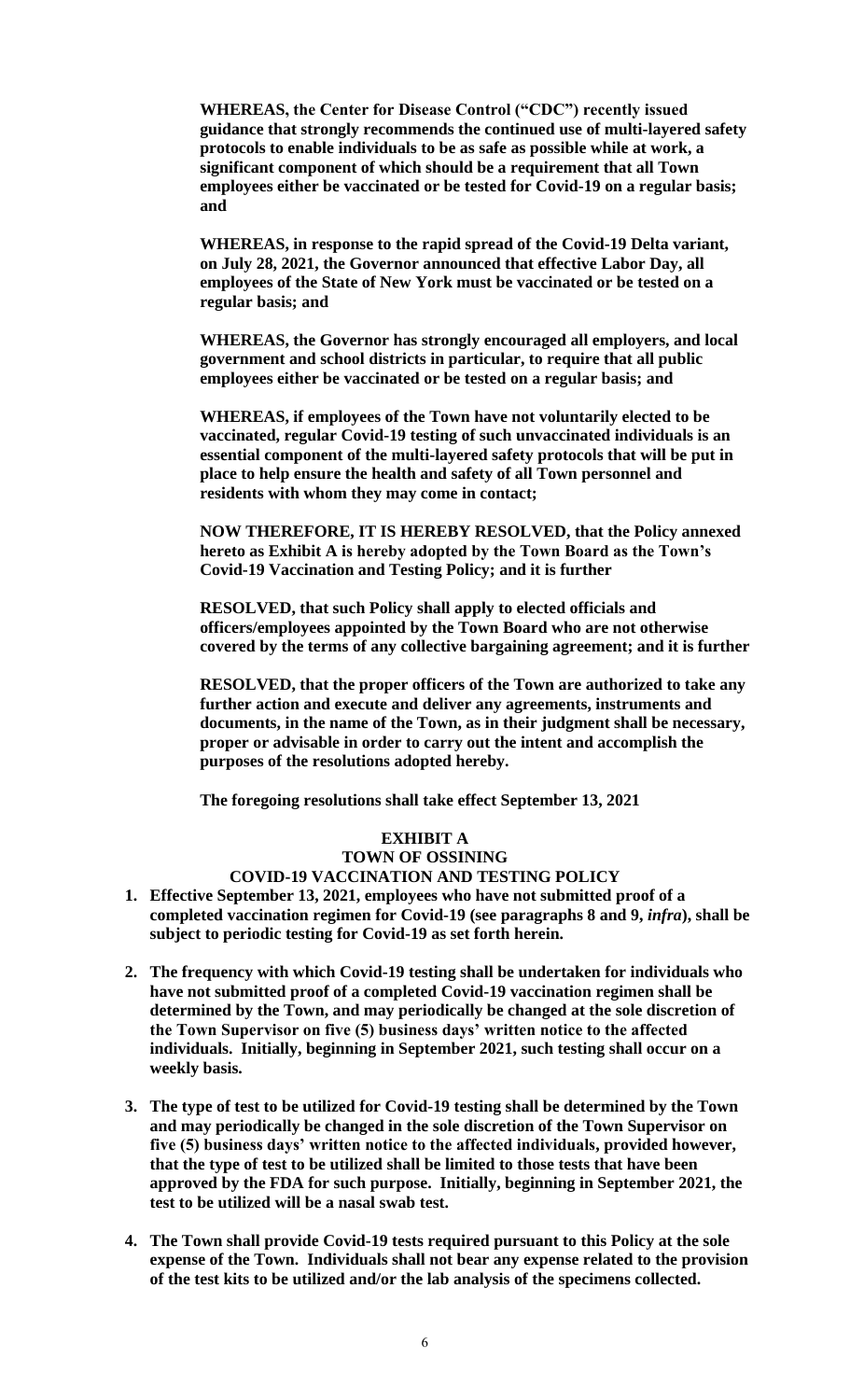- **5. Administration of the Covid-19 tests shall occur during the regular workday and work hours of the affected individuals without any additional compensation related to such testing. Those individuals who are subject to the Covid-19 testing requirement shall report to the OVAC headquarters (located at 8 Clinton Avenue, Ossining NY) on the day and time designated by the Town for the administration of the Covid-19 test for each such individual. Initially, such testing shall occur on Mondays each week, or Tuesdays in those weeks in which Monday is a Town holiday. Following collection of the necessary specimen, individuals shall immediately report to their building/work site to perform their regular job duties.**
- **6. Those individuals who are subject to the Covid-19 testing requirement who are absent from work or otherwise fail to submit a test sample on the day on which they are scheduled by the Town for testing, shall be subject to testing during the next workday on which they report to work. In such event, the individual is required to contact the Town Supervisor's office upon reporting to work for direction as to what time they should report to OVAC Headquarters for testing.**
- **7. Any individual who is subject to the Covid-19 testing requirement as set forth herein, who fails to submit a test sample during their regular workday on a day designated by the Town for such purpose, shall be given notice by the Town that if they do not submit a test sample within two business days' following receipt of the notice, that they will thereafter, to the extent permitted by applicable law, be placed on an unpaid leave of absence until such time as they either submit proof of Covid-19 vaccination as set forth herein or submit to Covid-19 testing in accordance with the terms of this Policy. Notice shall be provided by both electronic mail (email) to the individual's Town-provided email address and a voicemail to a personal phone number that accepts voicemails provided by the individual for such purpose.**
- **8. To be relieved of the testing requirement set forth herein, individuals must submit written proof of being fully vaccinated (which shall be defined as being at least two weeks past a completed Covid-19 vaccination regimen) to the Town Supervisor. Acceptable proof of vaccination shall be limited to submission of a copy of the individual's CDC Covid-19 Vaccination Record Card or a printed copy of their New York State Excelsior Pass. Individuals must submit such documentation by September 13, 2021 to be relieved of the initial testing obligation in September 2021. Thereafter, individuals will prospectively be relieved of the testing obligation following submission of the required documentation.**
- **9. In the event that a booster or additional vaccination injection is recommended by the CDC or the New York State Department of Health for any segment of the population of which an employee is a member, such individuals shall be subject to the testing protocols set forth herein unless they submit proof of a completed booster/additional vaccine injection within thirty (30) calendar days of the State of New York making the booster/additional vaccine injection available to that segment of the population of which the individual is a member.**
- **10. In the event COVID-19 vaccinations are mandated by applicable law, rule or regulation, this Policy shall apply only to those individuals who are exempt from receipt of a vaccination pursuant to applicable law. Individuals who do not qualify for an exemption and who refuse to receive the vaccination, shall be placed on an unpaid leave of absence to the extent permitted by applicable law.**
- **11. All records of vaccination submitted to the Town Supervisor's office shall be kept confidential and shall be maintained as medical records in accordance with applicable law, rules and regulations governing the storage of such records.**
- **12. All records of test results shall be reported to the Town Supervisor's office, shall be kept confidential, and shall be maintained as medical records in accordance with applicable law, rules and regulations governing the storage of such records.**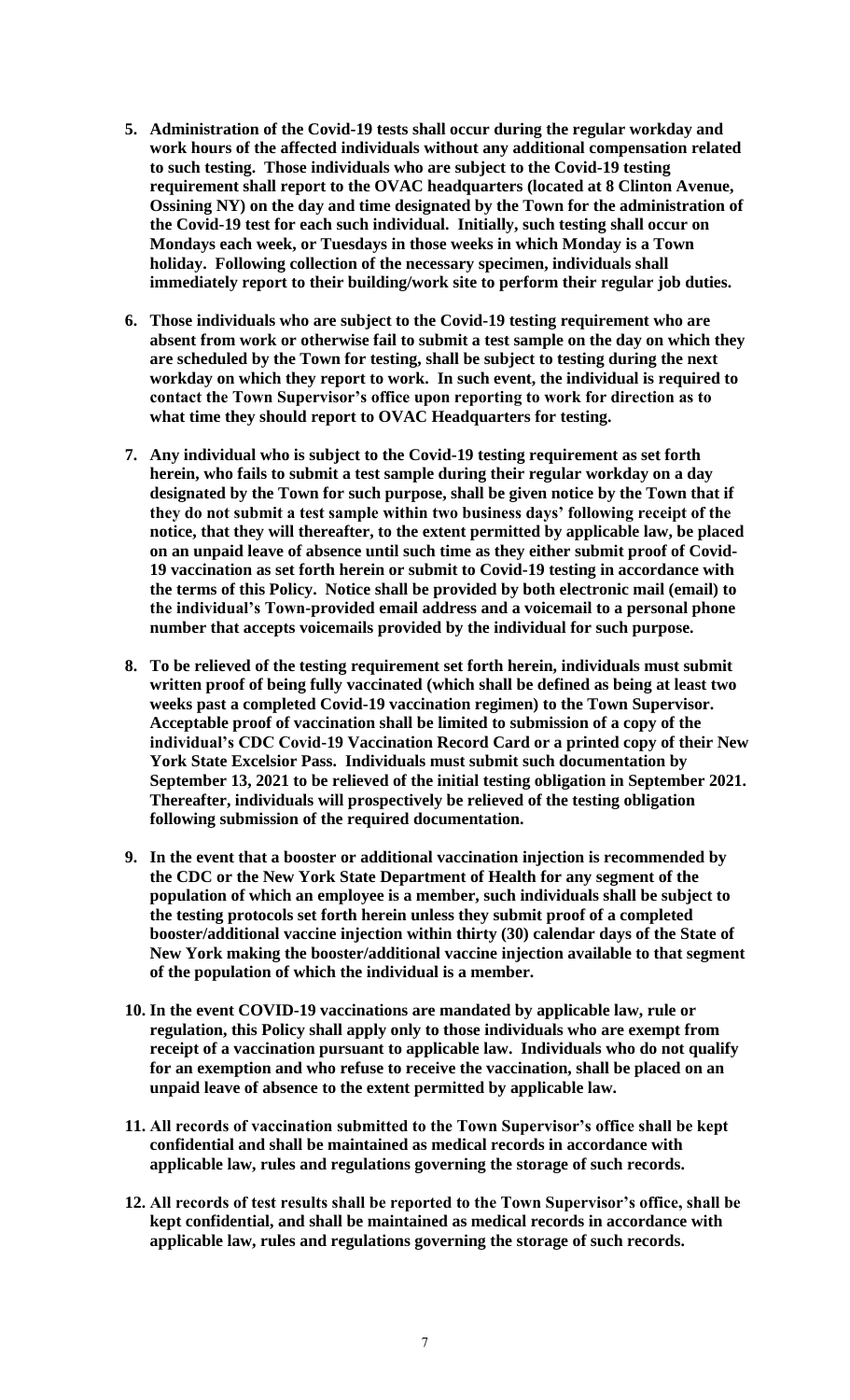**Supervisor Levenberg said the following: This resolution, and the two following, will set forth new protocols for all Town staff – including those not represented by a union, members of the CSEA unit, and members of the Teamsters unit – regarding vaccines and testing. Under this new policy, all Town employees who are not fully vaccinated against COVID-19 will need to submit for weekly testing until they are fully vaccinated. We hope this change, on top of other COVID-19 protocols currently in place, will help make our Town offices safer for all of our employees and members of the public.** 

**Motion: Carried**

## **G. Memorandum of Agreement – Local 456, International Brotherhood of Teamsters**

**Councilmember Shaw moved and it was seconded by Councilmember Wilcher that the following resolution be approved.**

**Resolved, that the Town Board of the Town of Ossining authorizes the Supervisor to sign a Memorandum of Agreement between the Town and Local 456, International Brotherhood of Teamsters regarding COVID-19 vaccinations and testing for Town employees, effective September 13, 2021.** 

**Supervisor Levenberg said the following: Thank you to our partners at CSEA and Teamsters Local 456 for agreeing to these new protocols and understanding the importance of maintaining vigilance in our fight against COVID-19.**

**Motion: Carried**

### **H. Memorandum of Agreement – CSEA**

**Councilmember Shaw moved and it was seconded by Councilmember Feldman that the following resolution be approved.**

**Resolved, that the Town Board of the Town of Ossining authorizes the Supervisor to sign a Memorandum of Agreement between the Town and the CSEA regarding COVID-19 vaccinations and testing for Town employees, effective September 13, 2021.** 

**Motion: Carried**

#### **I. Contract – Arts & Crafts Classes for Senior Nutrition Program**

**Councilmember Feldman moved and it was seconded by Councilmember Shaw that the following resolution be approved.**

**Be it resolved, the Town Board hereby authorizes the Supervisor to enter into a contract with Ann Reibel to provide weekly, one-hour arts and crafts classes to the members of the Town of Ossining Senior Center for a fee not to exceed \$75 per class, in a form satisfactory to Counsel to the Town.** 

**Supervisor Levenberg said the following: Our Senior Program is getting ready to get back in business and we are excited to welcome a new arts & crafts teacher, Ann Reibel, to help our seniors flex their creative muscles while participating in our program offerings.**

**Motion: Carried**

## **J. Waiver of Electric Car Charging Fees in Town Parks on International Car Free Day**

**Councilmember Feldman moved and it was seconded by Councilmember Wilcher that the following resolution be approved.**